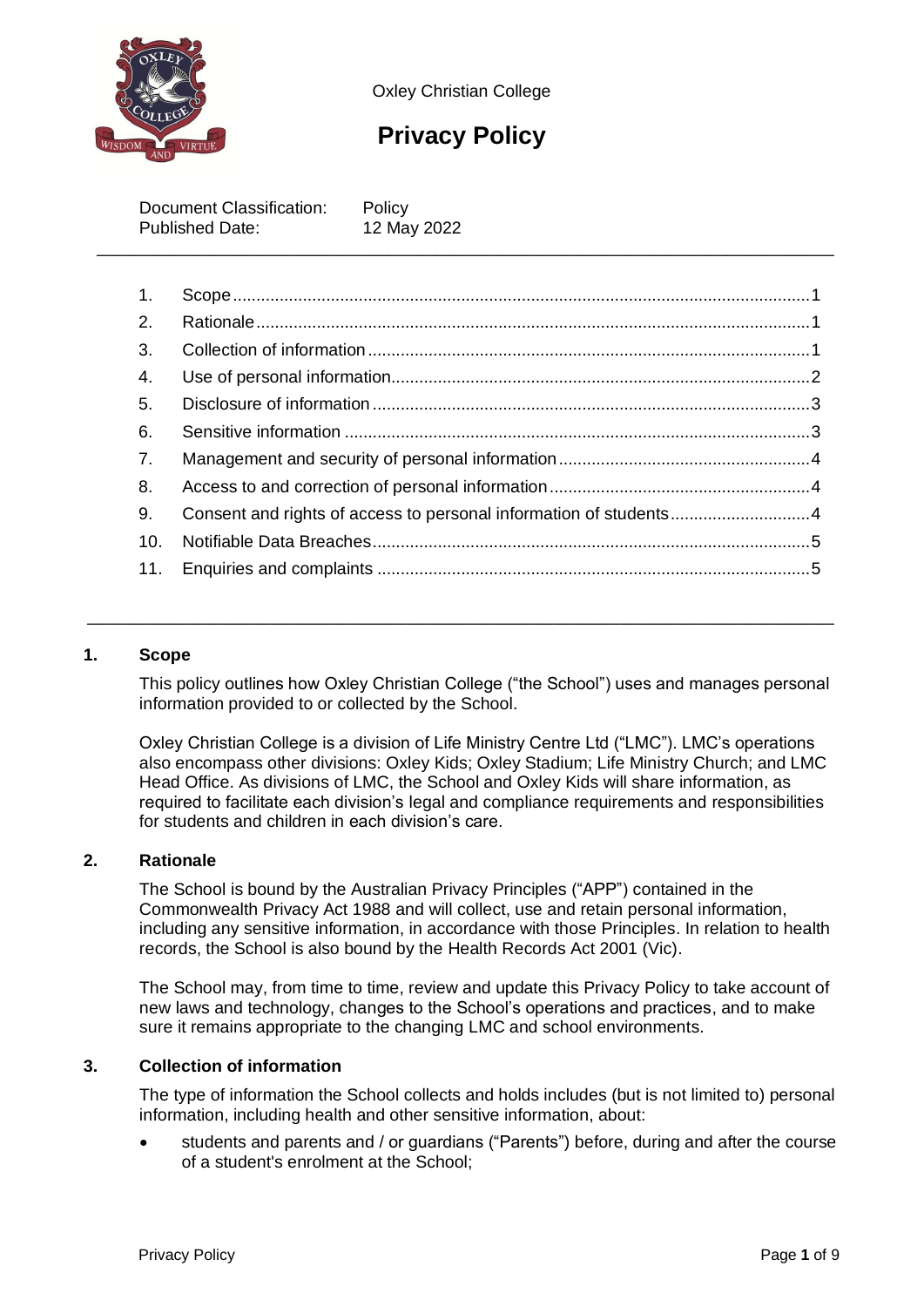- job applicants, staff members, volunteers and contractors; and
- other people who come into contact with the School.

*Personal Information you provide*: The School will generally collect personal information held about an individual by way of forms filled out by Parents or students, face-to-face meetings and interviews, emails and telephone calls. On occasions people other than Parents and students provide personal information.

*Personal Information provided by other people*: In some circumstances the School may be provided with personal information about an individual from a third party, for example a report provided by a medical professional or a reference from another school.

**Exception in relation to employee records:** Under the Privacy Act, the Australian Privacy Principles do not apply to an employee record. As a result, this Privacy Policy does not apply to the School's treatment of an employee record, where the treatment is directly related to a current or former employment relationship between the School and employee.

*Collection Notices*: The School will issue Collection Notices to inform and seek the consent of students (where applicable), Parents, job applicants, staff members, volunteers, contractors, and other people who come into contact with the School (collectively 'the School community') that the School collects, uses, and retains personal and sensitive information. Copies of the School's Collection Notices have been included in Appendices A, B, C, and D.

#### <span id="page-1-0"></span>**4. Use of personal information**

The School will use personal information it collects from you for the primary purpose of collection, and for such other secondary purposes that are related to the primary purpose of collection and reasonably expected by you, or to which you have consented.

**Students and Parents**: In relation to personal information of students and Parents, the School's primary purpose of collection is to enable the School to provide schooling for the student. This includes satisfying the needs of Parents, the needs of the student and the needs of the School throughout the whole period the student is enrolled at the School. The purposes for which the School uses personal information of students and Parents include:

- to keep Parents informed about matters related to their child's schooling, through correspondence, newsletters and magazines;
- day-to-day administration of the School;
- looking after students' educational, social and medical wellbeing;
- seeking donations and marketing for the School; and
- to satisfy the School's legal obligations and allow the School to discharge its duty of care.

In some cases where the School requests personal information about a student or Parent, if the information requested is not provided, the School may not be able to enrol or continue the enrolment of the student or permit the student to take part in a particular activity.

**Job applicants, staff members and contractors**: In relation to personal information of job applicants, staff members and contractors, the School's primary purpose of collection is to assess and (if successful) to engage the applicant, staff member or contractor, as the case may be.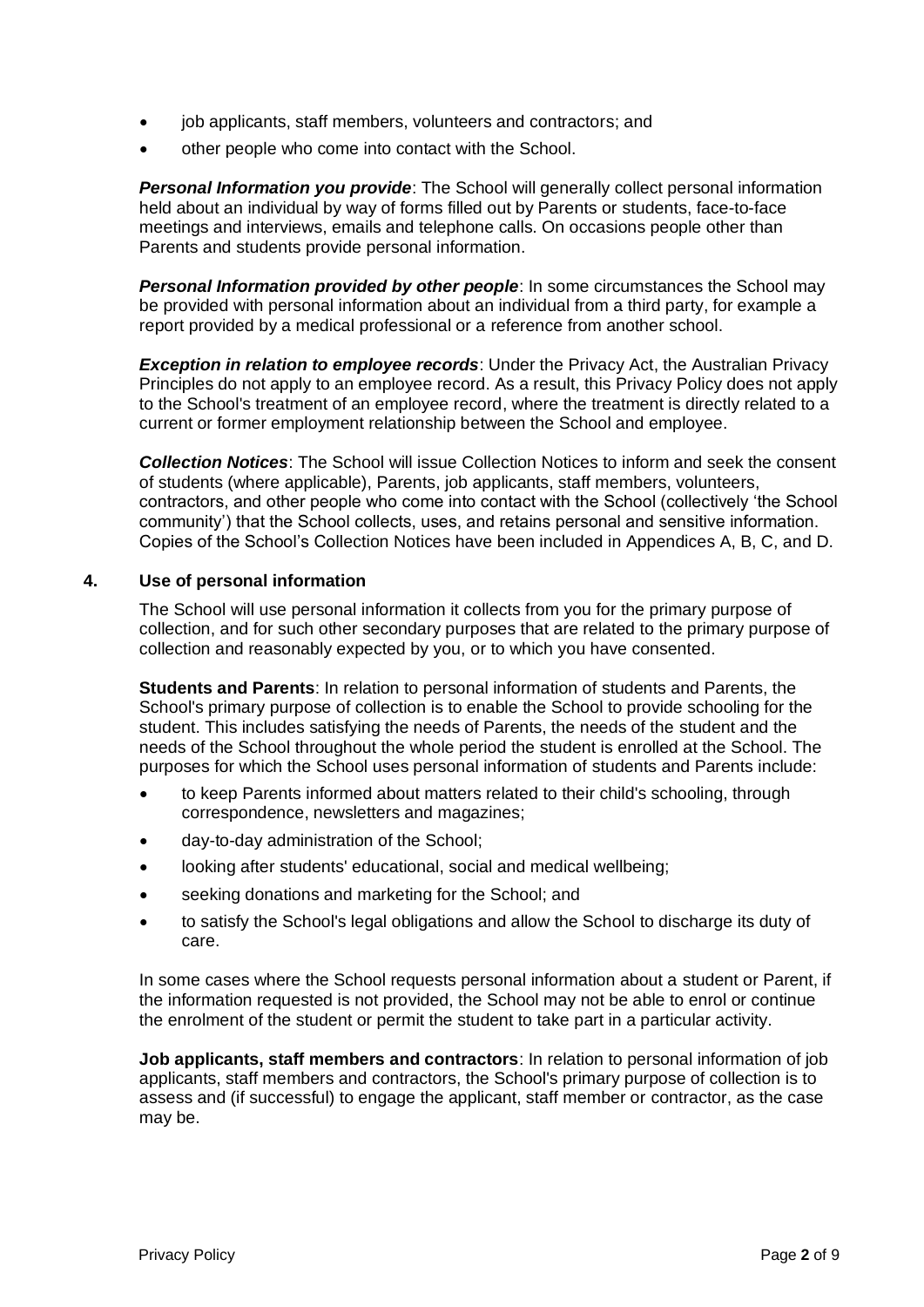The purposes for which the School uses personal information of job applicants, staff members and contractors include:

- in administering the individual's employment or contract, as the case may be; for insurance purposes;
- seeking donations and marketing for the School; and
- to satisfy the School's legal obligations, for example, in relation to child protection legislation.

**Volunteers**: The School also obtains personal information about volunteers who assist the School in its functions or conduct associated activities, such as past student associations, to enable the School and the volunteers to work together.

**Marketing and fundraising**: The School treats marketing and seeking donations for the future growth and development of the School as an important part of ensuring that the School continues to provide a quality learning environment in which both students and staff thrive. Personal information held by the School may be disclosed to organisations that assist in the School's fundraising, for example, the School's Foundation or Past Students Association or on occasions, external fundraising organisations.

Parents, staff, contractors and other members of the wider School community may from time to time receive fundraising information. School publications, like newsletters and magazines, which include personal information, may be used for marketing purposes.

#### <span id="page-2-0"></span>**5. Disclosure of information**

The School may disclose personal information, including sensitive information, held about an individual to:

- another school:
- government departments;
- medical practitioners;
- people or companies providing services to the School, including specialist visiting teachers, counsellors and sports coaches;
- recipients of School publications, such as newsletters and magazines;
- Parents:
- anyone you authorise the School to disclose information to; and
- anyone to whom we are required to disclose the information to by law.

The School may disclose personal information about an individual to overseas recipients, for instance, when storing personal information with 'cloud' service providers which may be situated outside Australia or to facilitate a school exchange. However, the School will not send personal information about an individual outside Australia without:

- obtaining the consent of the individual (in some cases this consent will be implied); or
- otherwise complying with the Australian Privacy Principles or other applicable privacy legislation.

#### <span id="page-2-1"></span>**6. Sensitive information**

In referring to 'sensitive information', the School means: information relating to a person's racial or ethnic origin, political opinions, religion, trade union or other professional or trade association membership, philosophical beliefs, sexual orientation or practices or criminal record, that is also personal information; health information and biometric information about an individual.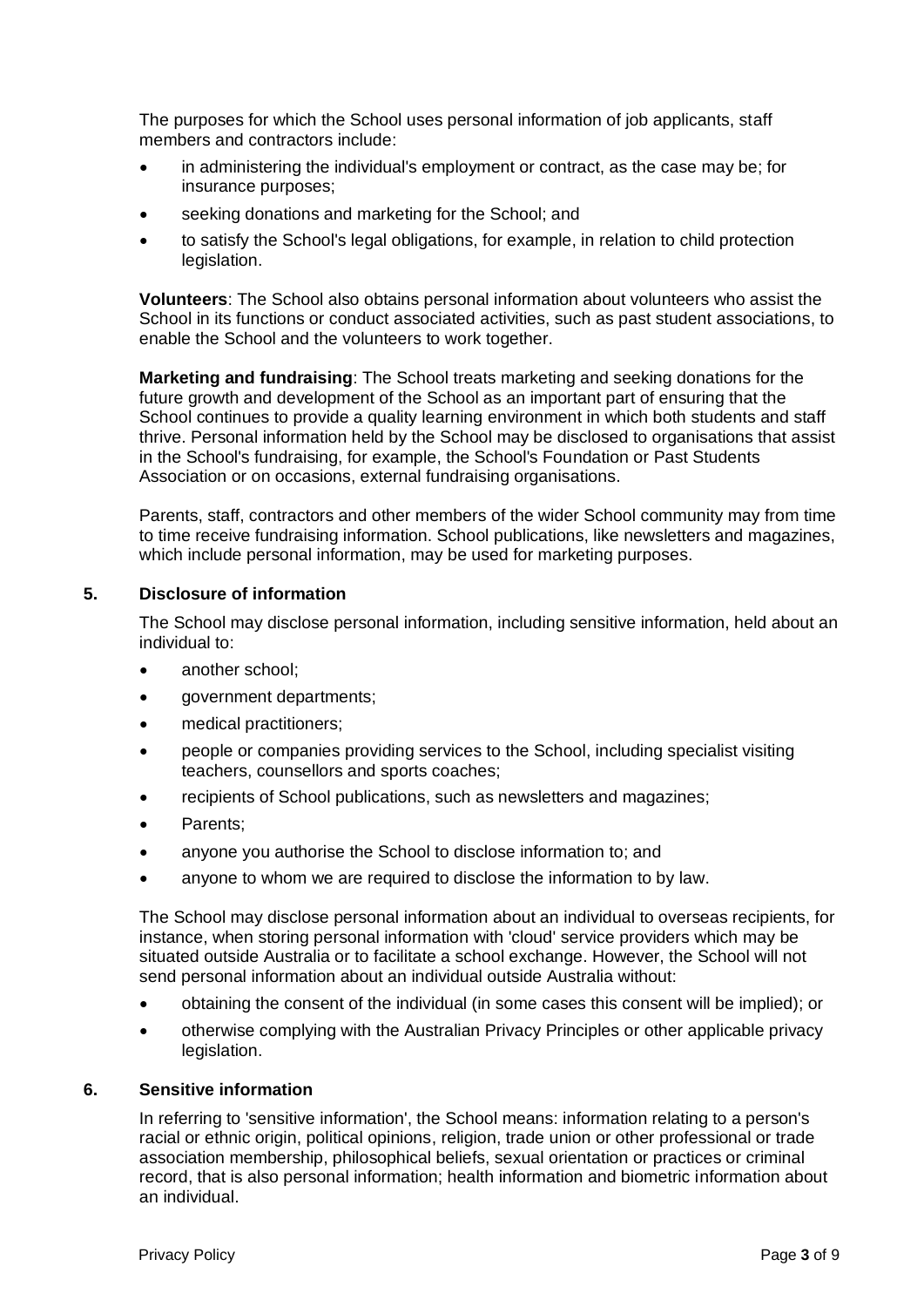Sensitive information will be used and disclosed only for the purpose for which it was provided or a directly related secondary purpose, unless you agree otherwise, or the use or disclosure of the sensitive information is allowed by law.

#### <span id="page-3-0"></span>**7. Management and security of personal information**

The School's staff are required to respect the confidentiality of students' and Parents' personal information and the privacy of individuals.

The School has in place steps to protect the personal information the School holds from misuse, interference and loss, unauthorised access, modification or disclosure by use of various methods including locked storage of paper records and password access rights to computerised records.

# <span id="page-3-1"></span>**8. Access to and correction of personal information**

Under the Commonwealth Privacy Act and the Health Records Act, an individual has the right to obtain access to any personal information which the School holds about them and to advise the School of any perceived inaccuracy. Students will generally be able to access and update their personal information through their Parents, but older students may seek access and correction themselves.

There are some exceptions to these rights set out in the applicable legislation.

To make a request to access or update any personal information the School holds about you or your child, please contact the School's Business Manager in writing. The School may require you to verify your identity and specify what information you require. The School may charge a fee to cover the cost of verifying your application and locating, retrieving, reviewing and copying any material requested. If the information sought is extensive, the School will advise the likely cost in advance. If we cannot provide you with access to that information, we will provide you with written notice explaining the reasons for refusal.

# <span id="page-3-2"></span>**9. Consent and rights of access to personal information of students**

The School respects every Parent's right to make decisions concerning their child's education.

Generally, the School will refer any requests for consent and notices in relation to the personal information of a student to the student's Parents. The School will treat consent given by Parents as consent given on behalf of the student, and notice to Parents will act as notice given to the student.

As mentioned above, Parents may seek access to personal information held by the School about them or their child by contacting the School's Business Manager. However, there will be occasions when access is denied. Such occasions would include where release of the information would have an unreasonable impact on the privacy of others, or where the release may result in a breach of the School's duty of care to the student.

The School may, at its discretion, on the request of a student, grant that student access to information held by the School about them, or allow a student to give or withhold consent to the use of their personal information, independently of their Parents. This would normally be done only when the maturity of the student and / or the student's personal circumstances so warranted.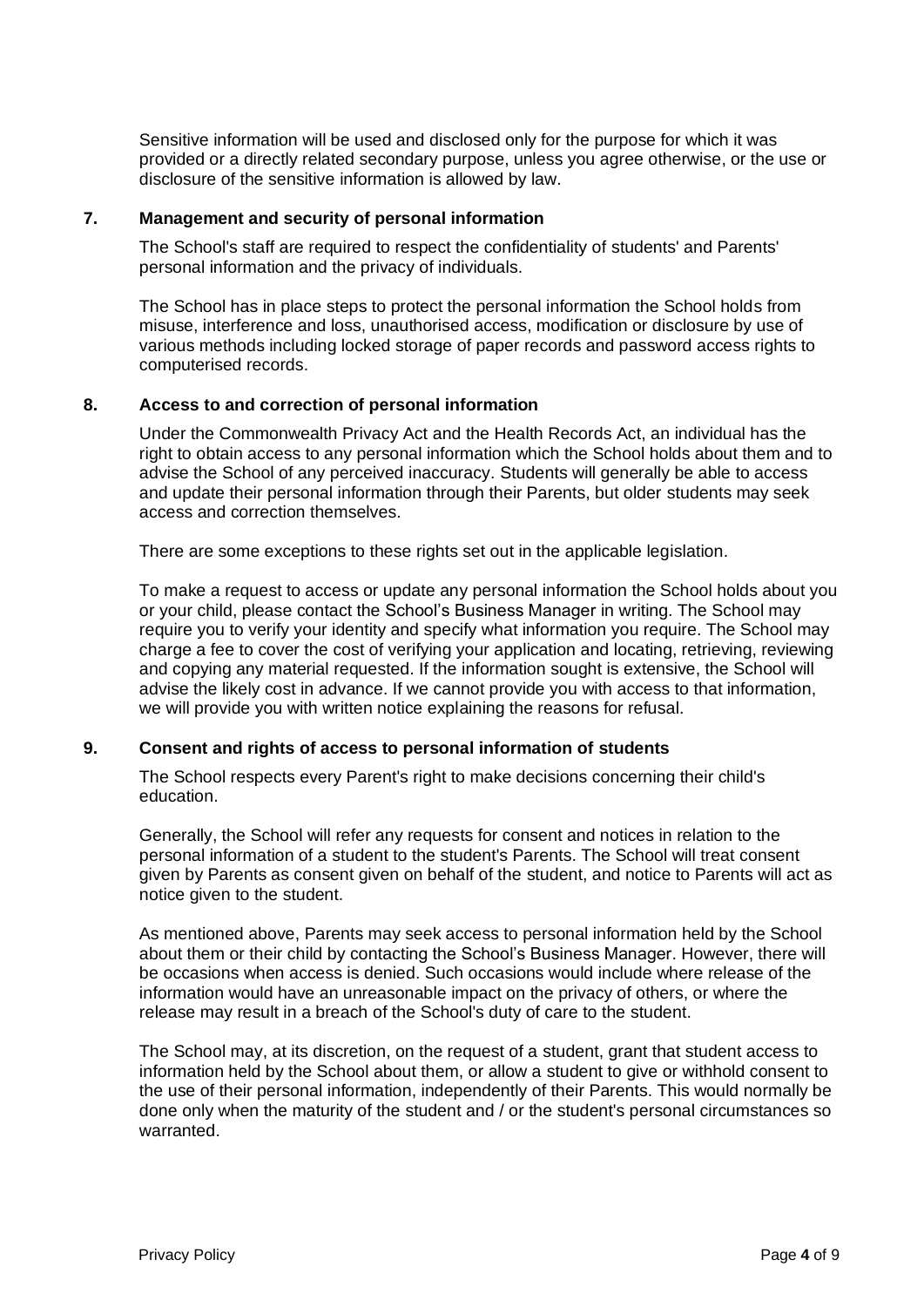# <span id="page-4-0"></span>**10. Notifiable Data Breaches**

In accordance with the Privacy Act, from 22 February 2018, the School is required to notify individuals should their personal information (held by the School) be involved in an eligible data breach. The School has, therefore, established a Data Breach Response Plan to guide the School in the case of a data breach so as to contain any breach, to investigate and evaluate the risks associated with the breach, to provide timely and appropriate notification of the breach, and to prevent future breaches.

# <span id="page-4-1"></span>**11. Enquiries and complaints**

If you would like further information about the way the School manages the personal information it holds, or wish to complain that you believe that the School has breached the Australian Privacy Principles, please contact the School's Business Manager. The School will investigate any complaint and will notify you of the making of a decision in relation to your complaint as soon as is practicable after it has been made.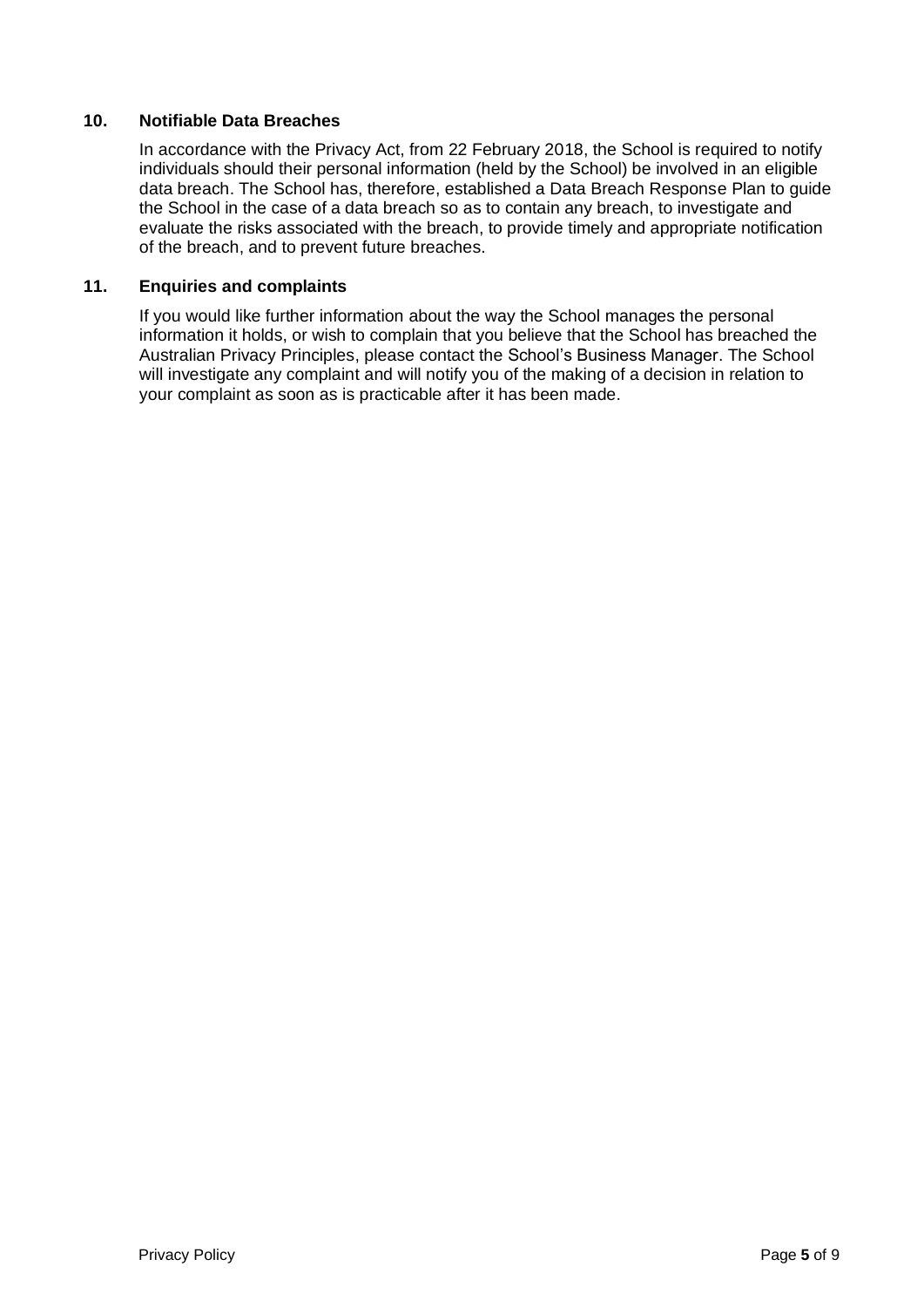# **Standard Collection Notice**

- 1. Oxley Christian College ("the School") collects personal information, including sensitive information about students and parents or guardians before and during the course of a student's enrolment at the School. This may be in writing or in the course of conversations. The primary purpose of collecting this information is to enable the School to provide schooling to the student and to enable them to take part in all the activities of the School.
- 2. Some of the information we collect is to satisfy the School's legal obligations, particularly to enable the School to discharge its duty of care.
- 3. Laws governing or relating to the operation of a school require certain information to be collected and disclosed. These include relevant Education Acts, and Public Health laws.
- 4. Health information about students is sensitive information within the terms of the Australian Privacy Principles under the Privacy Act 1988. We may ask you to provide medical reports about students from time to time.
- 5. The School from time to time discloses personal and sensitive information to others for administrative and educational purposes, including to facilitate the transfer of a student to another school. This includes to other schools, government departments, medical practitioners, and people or companies providing services to the School, including specialist visiting teachers, sports coaches, volunteers, and counsellors.
- 6. Personal information collected from students is regularly disclosed to their parents or guardians.
- 7. The School may store personal information in the 'cloud' which may mean that it resides on servers which are situated outside Australia.
- 8. The School's Privacy Policy sets out how parents or students may seek access to personal information collected about them. However, there will be occasions when access is denied. Such occasions would include where access would have an unreasonable impact on the privacy of others, where access may result in a breach of the School's duty of care to the student, or where students have provided information in confidence.
- 9. The School Privacy Policy also sets out how you may complain about a breach of privacy and how the School will deal with such a complaint.
- 10. As you may know the School from time to time engages in fundraising activities. Information received from you may be used to make an appeal to you. It may also be disclosed to organisations that assist in the School's fundraising activities solely for that purpose. We will not disclose your personal information to third parties for their own marketing purposes without your consent.
- 11. On occasions information such as academic and sporting achievements, student activities and similar news is published in School newsletters and magazines and on our website. Photographs of student activities such as sporting events, school camps and school excursions may be taken for publication in School newsletters and magazines and on our website. The School will obtain separate permissions from the students' parent or guardian prior to publication.
- 12. The School may include students' and students' parents' contact details in a class list and School directory to enable us to provide the services offered. If you do not agree to this, you must advise the School now.
- 13. If you provide the School with the personal information of others, such as doctors or emergency contacts, we encourage you to inform them that you are disclosing that information to the School and why, that they can access that information if they wish, and that the School does not usually disclose this information to third parties.

#### **Acknowledgement and Consent**

By signing this Acknowledgement and Consent you are agreeing to the collection and storage of personal information by the School, as described above. Please note that a full copy of the School's Privacy Policy is available on request.

\_\_\_\_\_\_\_\_\_\_\_\_\_\_\_\_\_\_\_\_\_\_\_\_\_\_\_\_\_\_\_\_\_\_\_\_\_\_\_\_\_\_\_\_\_ \_\_\_\_\_\_\_\_\_\_\_\_\_\_\_\_\_\_\_\_\_\_\_\_\_\_\_\_\_\_\_\_\_\_\_\_\_\_\_\_\_\_

\_\_\_\_\_\_\_\_\_\_\_\_\_\_\_\_\_\_\_\_\_\_\_\_\_\_\_\_\_\_\_\_\_\_\_\_\_\_\_\_\_\_\_\_\_ \_\_\_\_\_\_\_\_\_\_\_\_\_\_\_\_\_\_\_\_\_\_\_\_\_\_\_\_\_\_\_\_\_\_\_\_\_\_\_\_\_\_ Signature of Parent 1 / Guardian 1 Signature of Parent 2 / Guardian 2

Print Name of Parent 1 / Guardian 1 Print Name of Parent 2 / Guardian 2

Date: **Date: Date: Date: Date: Date: Date: Date: Date: Date: Date:**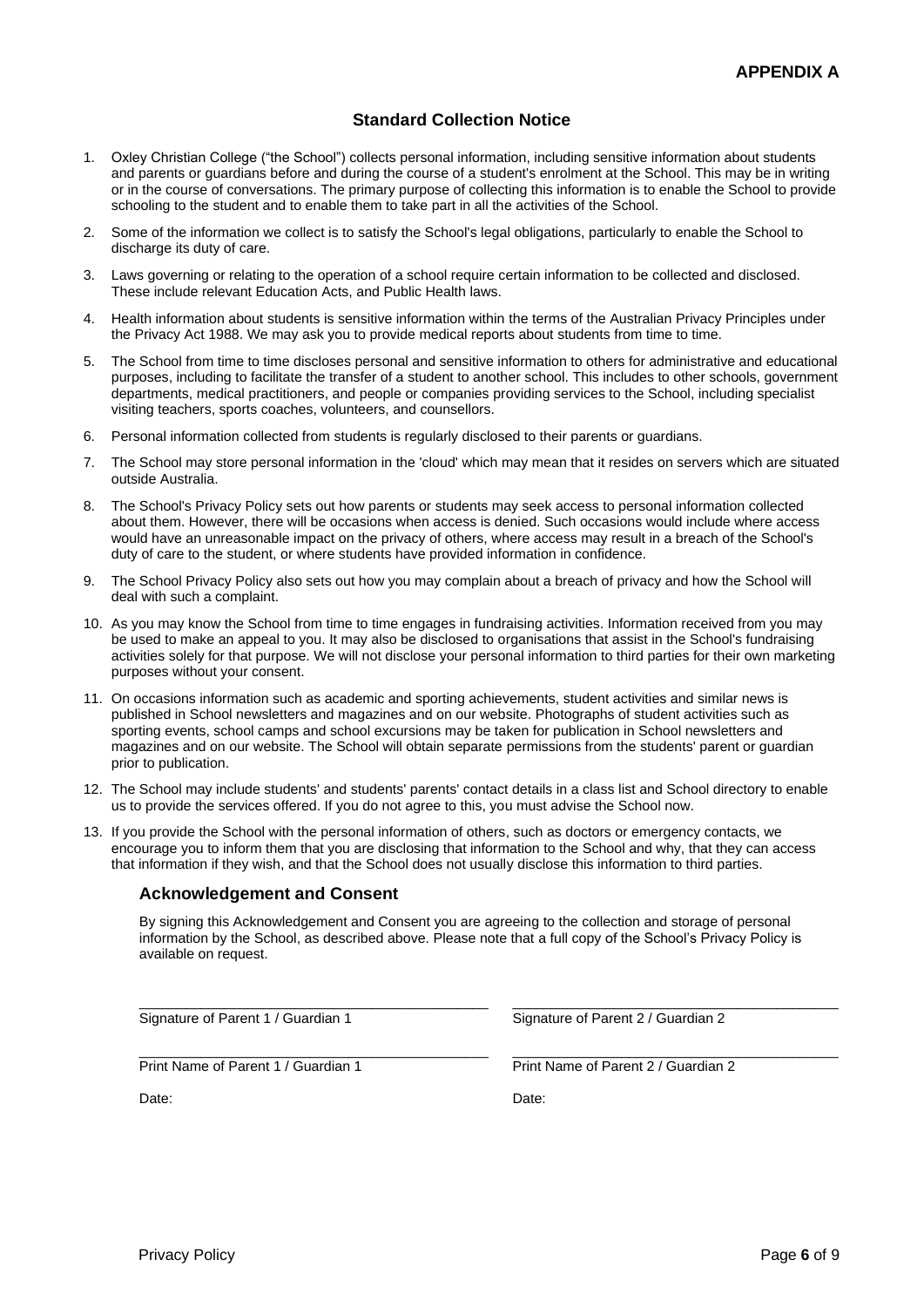# **Employment Collection Notice**

- 1. In applying for this position you will be providing Oxley Christian College ("the School") with personal information. We can be contacted by mail at 15-49 Old Melbourne Road, Chirnside Park, Vic, 3116, or by email at [office@oxley.vic.edu.au,](mailto:office@oxley.vic.edu.au) or by telephone on (03) 9727 9900.
- 2. If you provide us with personal information, for example, your name and address or information contained on your resume, we will collect the information in order to assess your application for employment. We may keep this information on file if your application is unsuccessful in case another position becomes available.
- 3. The School's Privacy Policy contains details of how you may complain about a breach of the Australian Privacy Principles or how you may seek access to personal information collected about you. However, there may be occasions when access is denied. Such occasions would include where access would have an unreasonable impact on the privacy of others.
- 4. We will not disclose this information to a third party without your consent.

\_\_\_\_\_\_\_\_\_\_\_\_\_\_\_\_\_\_\_\_\_\_\_\_\_\_\_\_\_\_\_\_\_\_\_\_\_\_\_\_\_\_\_\_\_

\_\_\_\_\_\_\_\_\_\_\_\_\_\_\_\_\_\_\_\_\_\_\_\_\_\_\_\_\_\_\_\_\_\_\_\_\_\_\_\_\_\_\_\_\_

- 5. You may be required to provide the School with a criminal record check and a Working With Children Check. The School may also be required to collect personal information about you in accordance with Child Protection and other relevant laws.
- 6. The School may store personal information in the 'cloud', which may mean that it resides on servers which are situated outside Australia.
- 7. If you provide us with the personal information of others, we encourage you to inform them that you are disclosing that information to the School and why, that they can access that information if they wish and that the School does not usually disclose the information to third parties.

# **Acknowledgement and Consent**

By signing this Acknowledgement and Consent you are agreeing to the collection and storage of personal information by the School, as described above. Please note that a full copy of the School's Privacy Policy is available on request.

**Signature** 

Print Name

Date: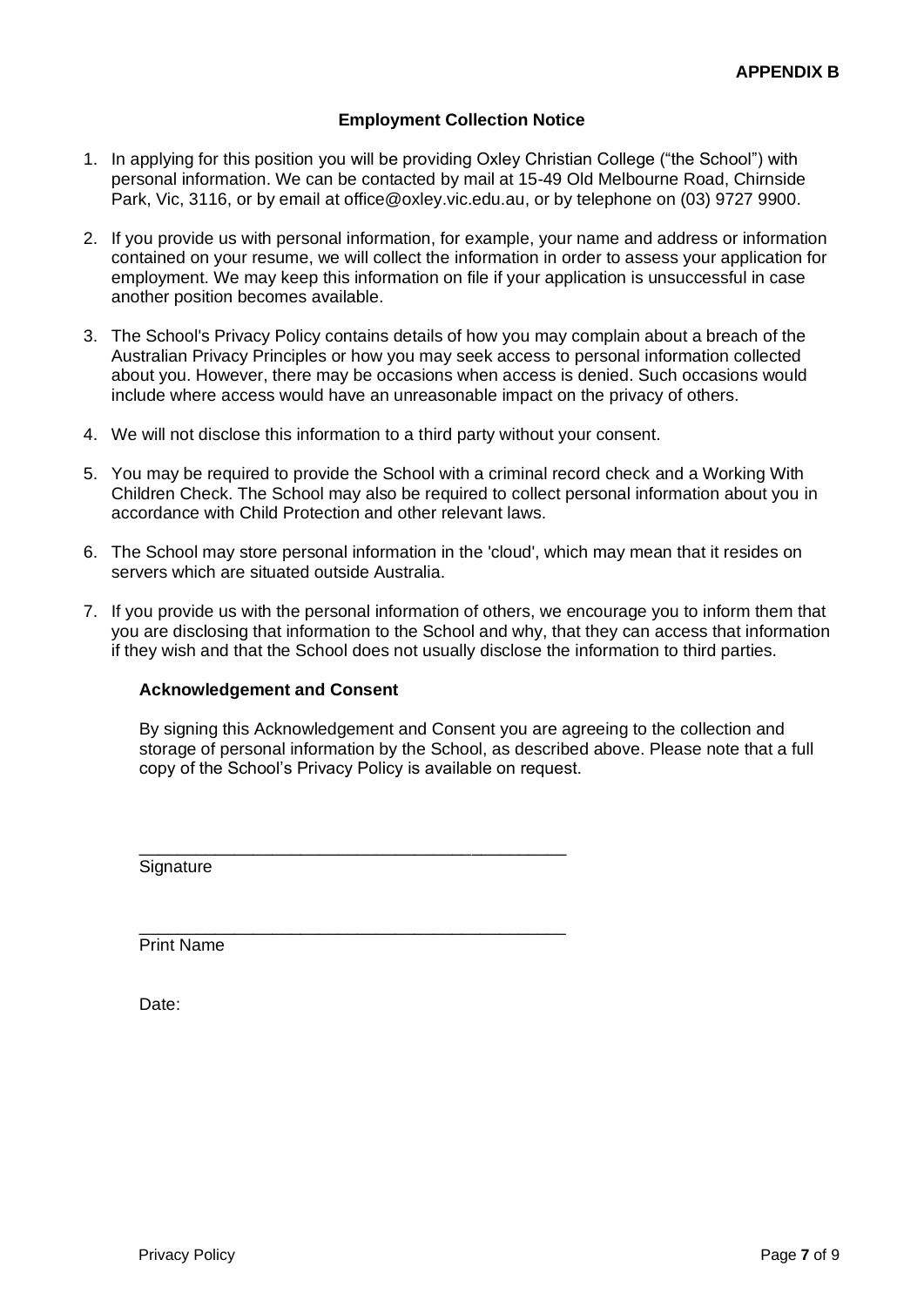#### **Contractor / Volunteer Collection Notice**

- 1. In applying to provide services to Oxley Christian College ("the School"), you will be providing the School with personal information. We can be contacted by mail at 15-49 Old Melbourne Road, Chirnside Park, Vic, 3116, or by email at [office@oxley.vic.edu.au,](mailto:office@oxley.vic.edu.au) or by telephone on (03) 9727 9900.
- 2. If you provide the School with personal information, for example your name and address or information contained on your resume, we will collect the information in order to assess your application. We may also make notes and prepare a confidential report in respect of your application.
- 3. You agree that we may store this information for 12 months (from the date of collection.
- 4. The School's Privacy Policy sets out how you may seek access to your personal information and how you may complain about a breach of the Australian Privacy Principles.
- 5. We will not disclose this information to a third party without your consent.
- 6. You may be required to provide the School with a criminal record check and a Working With Children Check. The School may also be required to collect personal information about you in accordance with Child Protection and other relevant laws
- 7. The School may store personal information in the 'cloud', which may mean that it resides on servers which are situated outside Australia.
- 8. If you provide the School with the personal information of others, we encourage you to inform them that you are disclosing that information to the School and why, that they can access that information if they wish, and that the School does not usually disclose the information to third parties.

#### **Acknowledgement and Consent**

By signing this Acknowledgement and Consent you are agreeing to the collection and storage of personal information by the School, as described above. Please note that a full copy of the School's Privacy Policy is available on request.

Signature of Contractor / Volunteer

Print Name of Signatory

Print Name of Contractor (if not an individual)

\_\_\_\_\_\_\_\_\_\_\_\_\_\_\_\_\_\_\_\_\_\_\_\_\_\_\_\_\_\_\_\_\_\_\_\_\_\_\_\_\_\_\_\_\_

\_\_\_\_\_\_\_\_\_\_\_\_\_\_\_\_\_\_\_\_\_\_\_\_\_\_\_\_\_\_\_\_\_\_\_\_\_\_\_\_\_\_\_\_\_

\_\_\_\_\_\_\_\_\_\_\_\_\_\_\_\_\_\_\_\_\_\_\_\_\_\_\_\_\_\_\_\_\_\_\_\_\_\_\_\_\_\_\_\_\_

Date: